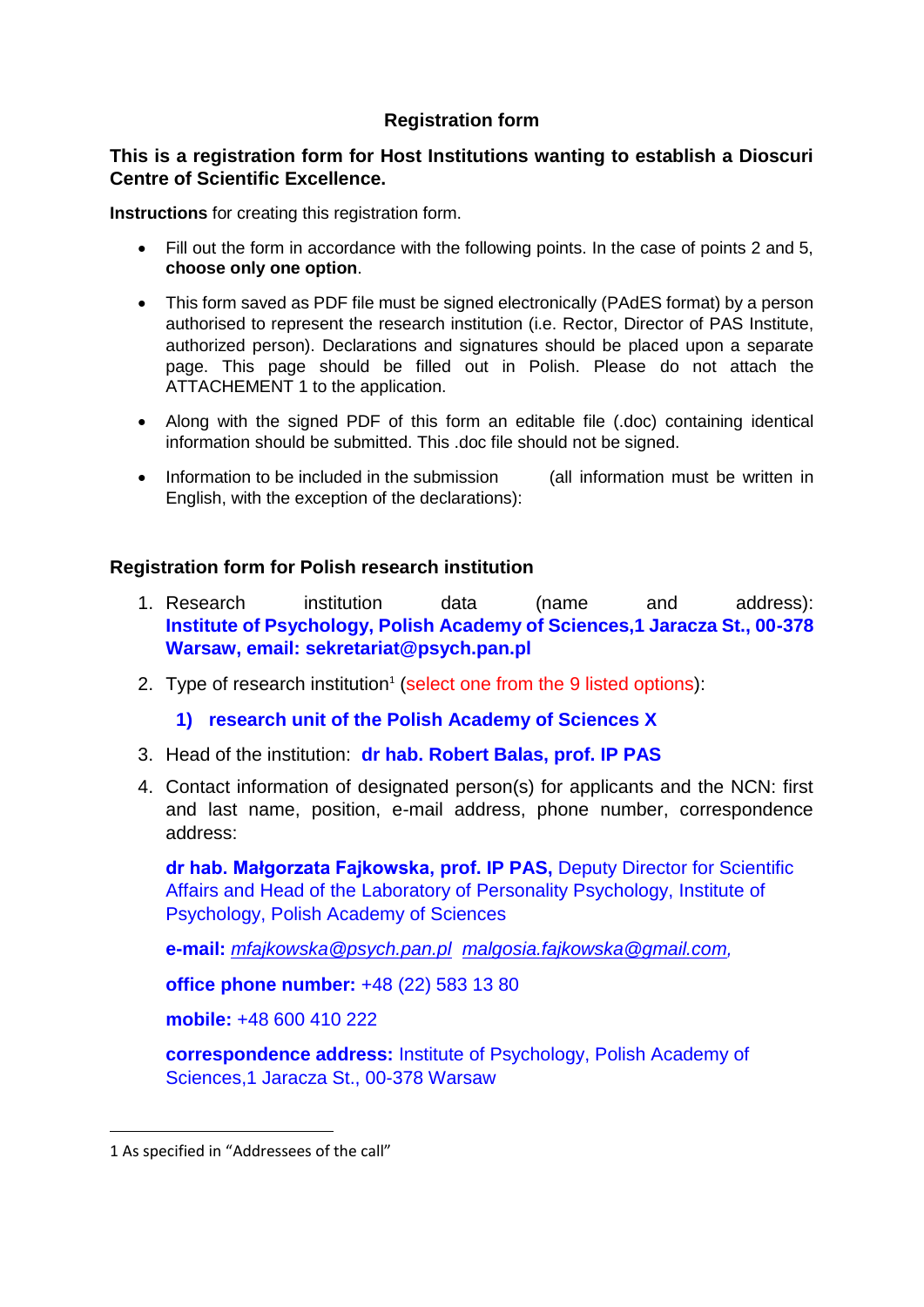5. Research discipline in which the strong international position of the institution ensures establishing a Dioscuri Centre (select one from the 25 listed disciplines):

|  | Natural Sciences and Technology |  |
|--|---------------------------------|--|
|--|---------------------------------|--|

- ☐ Mathematics
- $\Box$  Fundamental constituents of matter
- □ Condensed matter physics
- □ Chemistry
- □ Materials
- $\Box$  Computer science and informatics
- $\Box$  Systems and communication engineering
- ☐ Production and processes engineering
- ☐ Astronomy and space research
- □ Earth sciences

## Life Sciences

- ☐ Molecular biology, structural biology, biotechnology
- □ Genetics, genomics
- ☐ Cellular and developmental biology
- $\Box$  Biology of tissues, organs and organisms
- ☐ Human and animal non-infectious diseases
- $\Box$  Human and animal immunology and infection
- $\Box$  Diagnostic tools, therapies and public health
- $\Box$  Evolutionary and environmental biology
- ☐ Applied life sciences and biotechnology

Arts, Humanities and Social Sciences

- $\Box$  Fundamental questions of human existence and the nature of reality
- □ Culture
- $\Box$  The study of the human past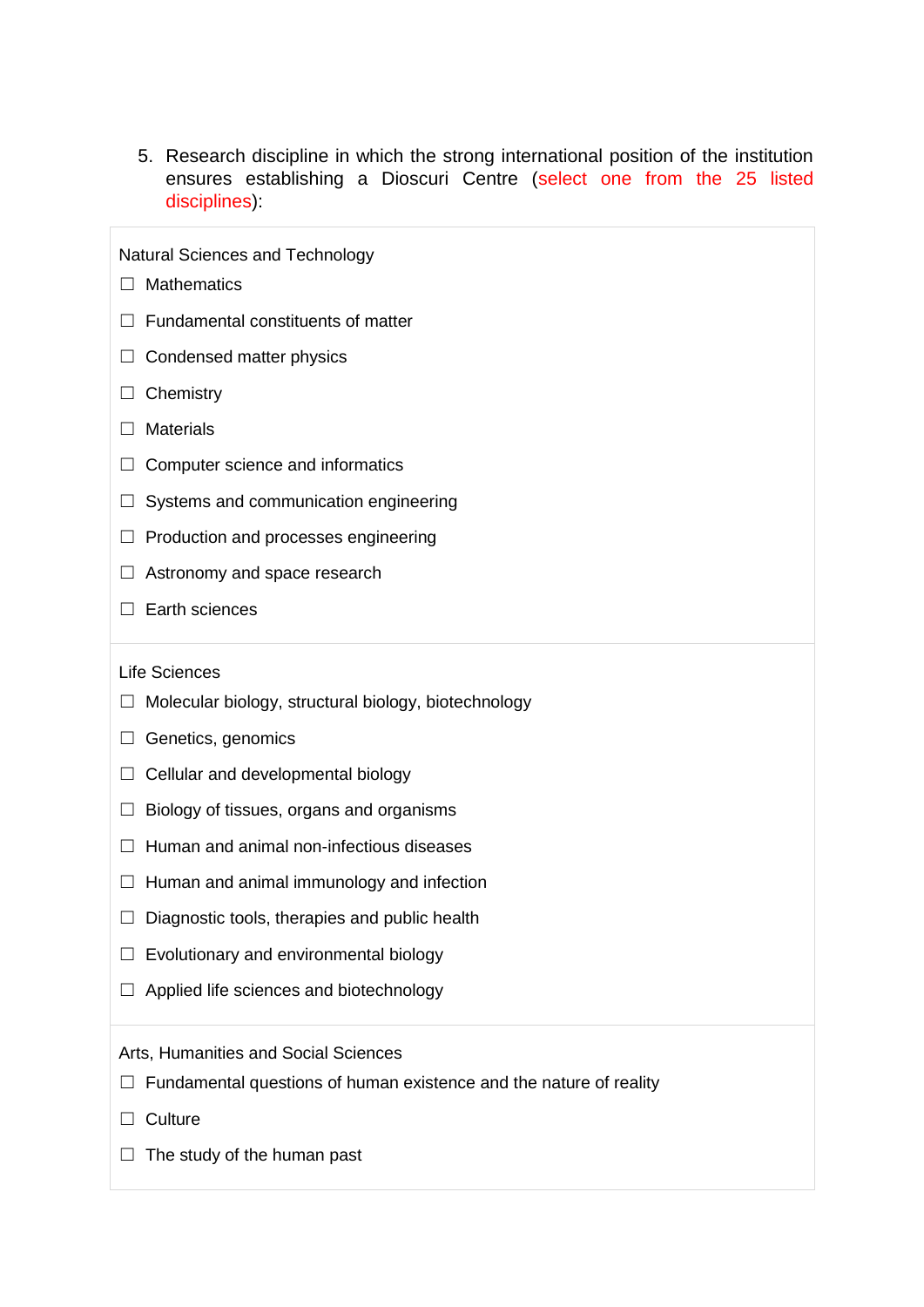- $\Box$  Individuals, institutions, markets
- ☐ Norms and governance
- ☐X **Human nature and human society**
	- 6. Description of important research achievements from the selected discipline from the last 5 years including a list of the most important publications, patents, other (*up to one page in A4 format*):

The Institute of Psychology, Polish Academy of Sciences (IP, PAS) is recognized worldwide as the leading psychological institute in Poland. Members of the institute conduct ground-breaking basic and translational research. This is evidenced by, among others, the high number of publications per staff member (annually approximately 3) and the increase in their quality as measured by the average journal impact factor (e.g., from 3.08 in 2016, 5.49 in 2017 to 5.64 in 2018). In 2016 IP PAS received the HR Excellence in Research award, granted by the European Commission. Research by the fellows of the Institute has demonstrable impact on mental and physical healthcare, wellbeing, education, industry, business, and policy. For example, the IP PAS was founded in 1980 by one of the pillars of the Polish psychology and the participant of the Polish Round Table Talks that initiated democratic transformation of the country, Professor Janusz Reykowski. He brought his social, political, and personality expertise in research, heralding a significant development of studies in these areas of psychology, both in IP PAS and Poland. Over time, research topics expanded into cognitive, linguistic, evolutionary and comparative, cross-cultural, and developmental psychology as well as clinical and social neuroscience. One of the leading research lines in IP PAS are studies on personality and individual differences. The key and exceptional areas of research at the Laboratory of Personality Psychology, founded in 2013, include personality coherence and incoherence, theory of personality traits, temperament in adults and children, dynamics and personality change, regulatory processes of personality, typology of anxiety and depression, and the classification of situations and its association with personality coherence/incoherence and character. The laboratory is led by professor Małgorzata Fajkowska, an author of the book entitled *Personality Coherence and incoherence: A perspective on anxiety and depression.* She published in top-tier and renowned journal of the field, such as the *Journal of Personality*, *Journal of Research in Personality*, *Personality and Individual Differences*, *European Journal of Personality, and Cognition* and *Emotion*. She serves as an Associate Editor of *Personality and Individual Differences* and the *European Journal of Personality* and she has been a member of International Society of Study Individual Difference Board of Directors since 2017. Establishing a Dioscuri Centre addressed to promote research on personality and individual differences would be part of a research hub in which the expertise of an international team of excellent scientists would have the opportunity to boost research in this area and bring personality science to a world-class level. Additionally, it would further serve to increase the visibility and reception of Polish academics working in the field and allow carrying on Professor Jan Strelau legacy in personality science. **Selected Publications:**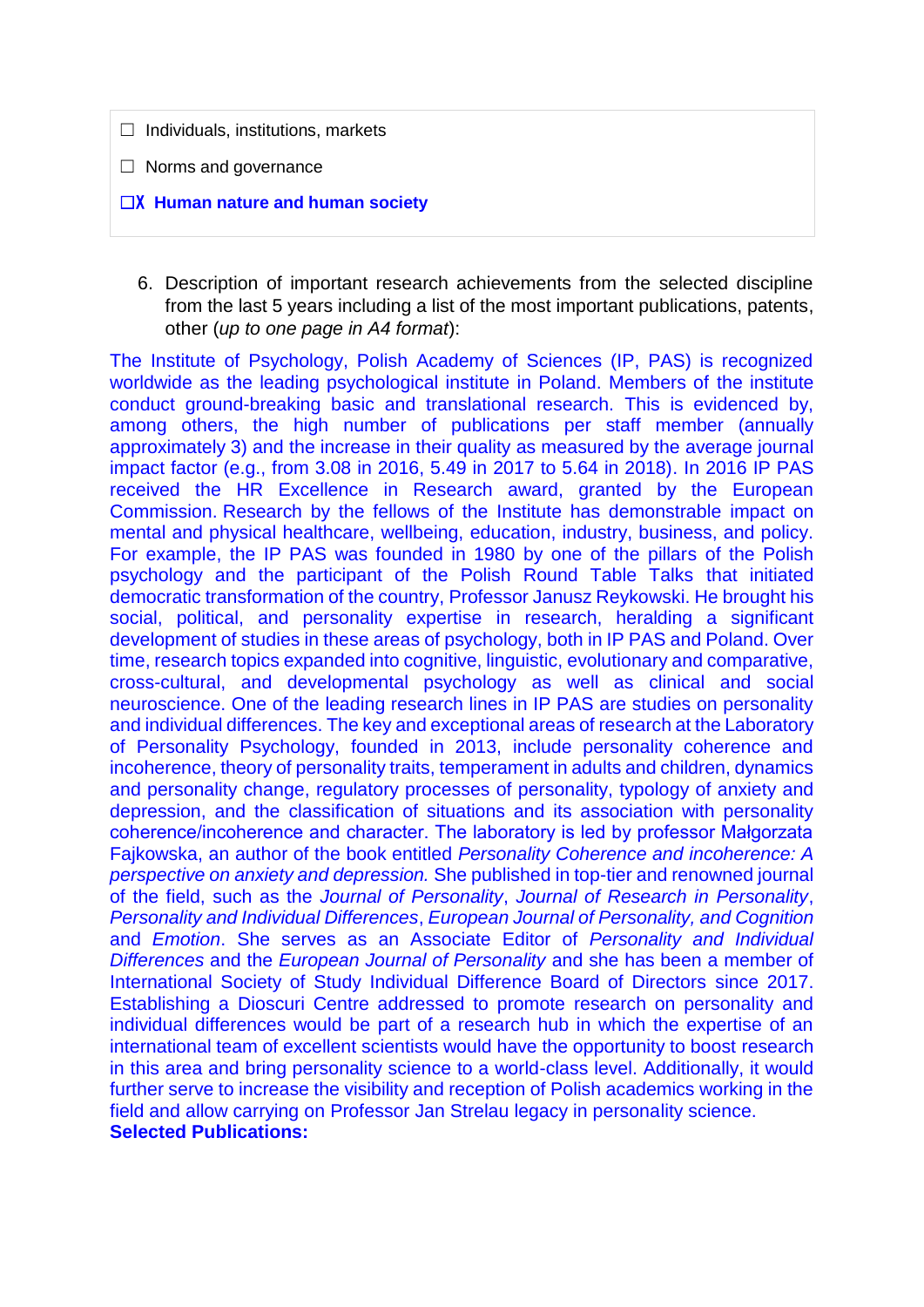- Cervone, D., Fajkowska, M., Eysenck, M.W., & Maruszewski, T. (Eds.). (2013). *Personality Dynamics: Meaning construction, the social world, and the embodied mind*. Clinton Corners, NY: Eliot Werner Publications.
- Corr, P.J. , Fajkowska, M., Eysenck, M.W., & Wytykowska A. (Eds.). (2015). *Personality and control*. Clinton Corners, NY: Eliot Werner Publications.
- Domaradzka, E., & Fajkowska, M. (2018). Cognitive Emotion Regulation Strategies in anxiety and depression understood as types of personality. *Frontiers in Psychology*, 9(856). DOI: 10.3389/fpsyg.2018.00856.
- Fajkowska, M., Domaradzka, E., & Wytykowska, A. (2018). Attentional processing of emotional material in types of anxiety and depression. *Cognition and Emotion*, 32, 1448-1463. DOI: 10.1080/02699931.2017.1295026.
- Fajkowska, M., & Kreitler, S. (2018). Status of the trait concept in contemporary personality psychology: Are the old questions still the burning questions? *Journal of Personality*, 86, 5-11. DOI: 10.1111/jopy.12335.
- Fajkowska, M. (2013). *Personality coherence and incoherence: A perspective on anxiety and depressed mood*. Clinton Corners, NY: Eliot Werner Publications.
- Fajkowska, M. (2015). Complex-System Approach to Personality: Main Theoretical Assumptions. *Journal of Research in Personality, 56,* 15-32. *doi:10.1016/j.jrp.2014.09.003*
- Fajkowska, M. (2018). Personality Traits: Hierarchically Organized Systems. *Journal of Personality*, 86, 36-54. DOI: 10.1111/jopy.12314.
	- 7. List of no more than 3 important research projects from the selected discipline awarded in national and international calls to the institution in the last 5 years (title, name of PI, source of funding, amount of funding):
		- *How does loneliness impact social information processing? From neural activity through physiological markers to everyday functioning* (Jak samotność wpływa na przetwarzanie informacji społecznych? Od aktywności neuronalnej przez markery fizjologiczne do codziennego funkcjonowania), prof. dr hab. Łukasz Okruszek, 2019-2022, National Science Center, PLN 1 330 000.
		- *Evaluative conditioning - studies on basic mechanisms of attitude acquisition and change* (Warunkowanie ewaluatywne - badania podstawowych mechanizmów powstawania i zmiany postaw), prof. dr hab. Robert Balas, 2016-2020, National Science Center, PLN 704 236.
		- *The role of dominant controlling functions over stimulation in cognitive performance in anxiety and depression* (Wpływ dominujących funkcji kontroli stymulacji na funkcjonowanie poznawcze w lęku i depresji); prof. dr hab. Małgorzata Fajkowska, 2013-2019, National Science Center, PLN 1 499 960.
	- 8. Description of the available laboratory and office space for the Dioscuri Centre (*up to one page in A4 format*):

The Dioscuri Centre established at IP PAS could benefit from all the laboratory and office space available at the Institute. The wide variety of laboratories enables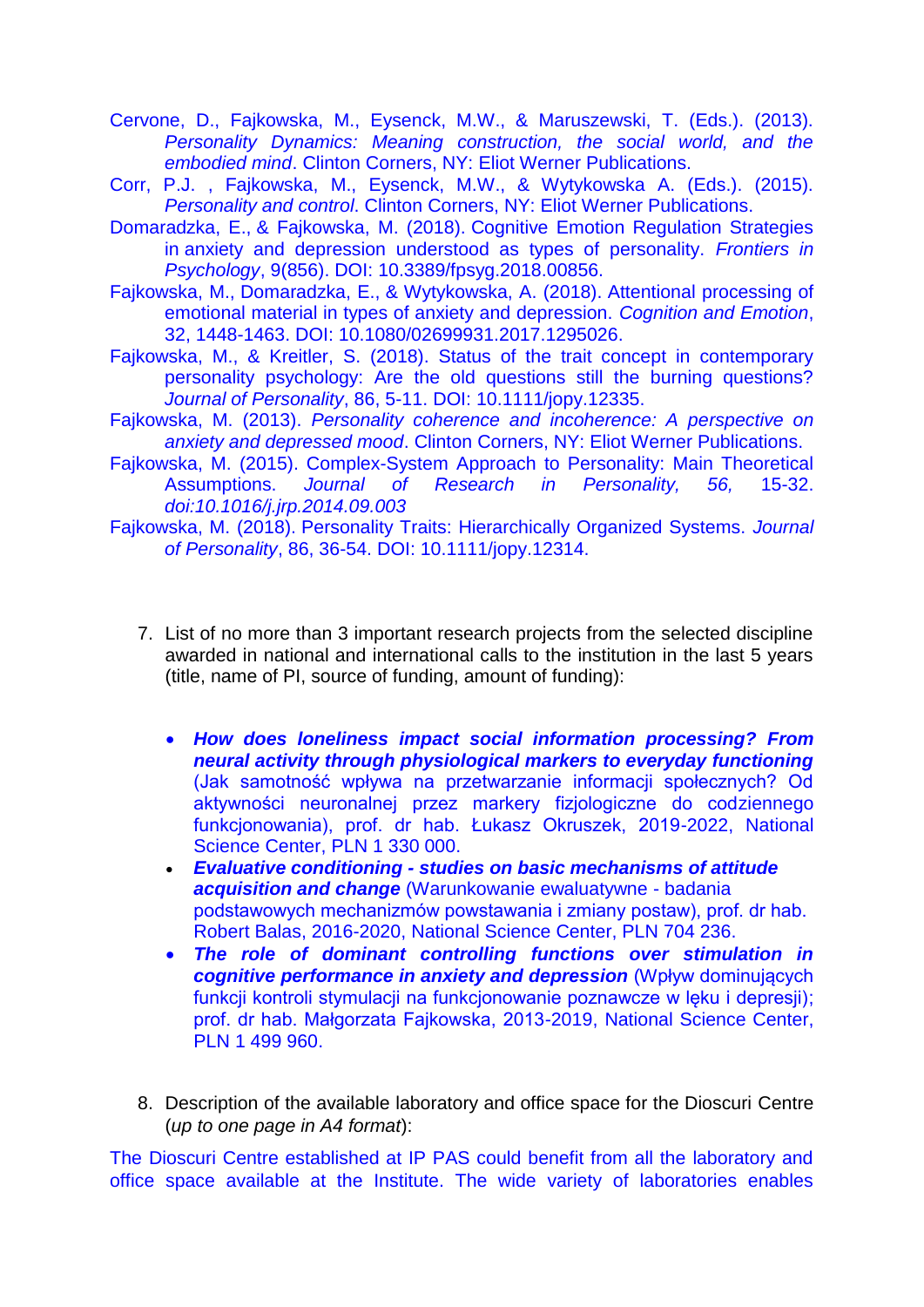conducting research on diverse populations (from infants, children, youth, adults, to elderly people), which is extremely important in research focusing on personality processes, dynamics, and development. Additionally, it allows conducting research ranging from very basic and controlled (including animal studies) to more ecologically valid settings, with the use of virtual and augmented reality in a laboratory.

Moreover, the team working at the Dioscuri Centre would be assigned office space for their use as well as benefit from all the additional space, such as a conference room, library, etc. Currently, five laboratories exist within the IP PAS, all of which would be relevant to the Dioscuri Centre's functioning and their heads offer cooperation with the prospective Dioscuri Centre:

**Animal Psychology Laboratory at IP PAS.** This lab allows scientists to conduct research in the field of animal behaviour. The main scientific projects conducted now in the lab are focused on topics such as curiosity and exploratory behaviour, reaction to novelty, neophobia (including food neophobia), play-fighting in juvenile animals, as well as the influence of various environmental conditions on behaviour. The Laboratory organises training sessions in animal experimentation and provides expert opinions in animal psychology and animal welfare.

**Infancy Research Laboratory at IP PAS (***Babylab***).** The lab can host observational studies of developing populations (infants, young children, and pre-schoolers), as well as studies of adult social interactions that require video-recordings or the use of wearable accelerometric equipment. They can also be used for standardised assessments. Currently two scientific projects are running at the laboratory: (1) decoupling of motor, visual, and vocal activity in infancy during dyadic social interactions; and (2) the role of body movement for the development of visual attention in infancy. This research relies on automatic movement quantification and dynamical systems methods.

**Clinical Neuroscience Laboratory at IP PAS.** One of the aims of the laboratory is an integration of the community of researchers with clinical practitioners, with a purpose of easing the transfer of information between these two groups. Researchers of the laboratory conduct projects concentrated on (1) addictive behaviours (e.g., compulsive sexual behaviours, gambling disorders and alcohol abuse disorders); (2) mechanisms of psychosis and psychoticlike experience using experimental methods to better understand the cognitive mechanisms of hallucinations and delusions, and its risk states; and (3) the role of anger, anxiety, rumination, and hopelessness in depression as opposed to DSM criteria for depression.

**The Neurophysiology and Neuromodulation Laboratory at IP PAS.** The laboratory welcomes all researchers who wants to utilize EEG + transcranial electric stimulation in their studies. The following projects are currently conducted at the laboratory: (1) the role of brain networks in social information processing in schizophrenia - an investigation with multimodal brain imaging (EEG/fMRI) and neuromodulation (tDCS/EEG) methods; (2) behavioural and psychophysiological markers of response to social and non-social stressors in schizophrenia - a virtual reality study; (3) from biological motion processing to theory of mind-neural and behavioural correlates of social cognitive deficits in individuals with autism spectrum disorders; and (4) how loneliness impacts social information processing, from neural activity through physiological markers to everyday functioning.

**Laboratory of Virtual Reality and Psychophysiology.** The laboratory specialises in research on training and educational virtual environments, using full body tracking and wireless headsets. Studies of mono- and stereoscopic 360 movies and other VR experiences in combination with eye-tracking and psychophysiological measures might be conducted here. Three projects are currently running at the laboratory: (1) new forms and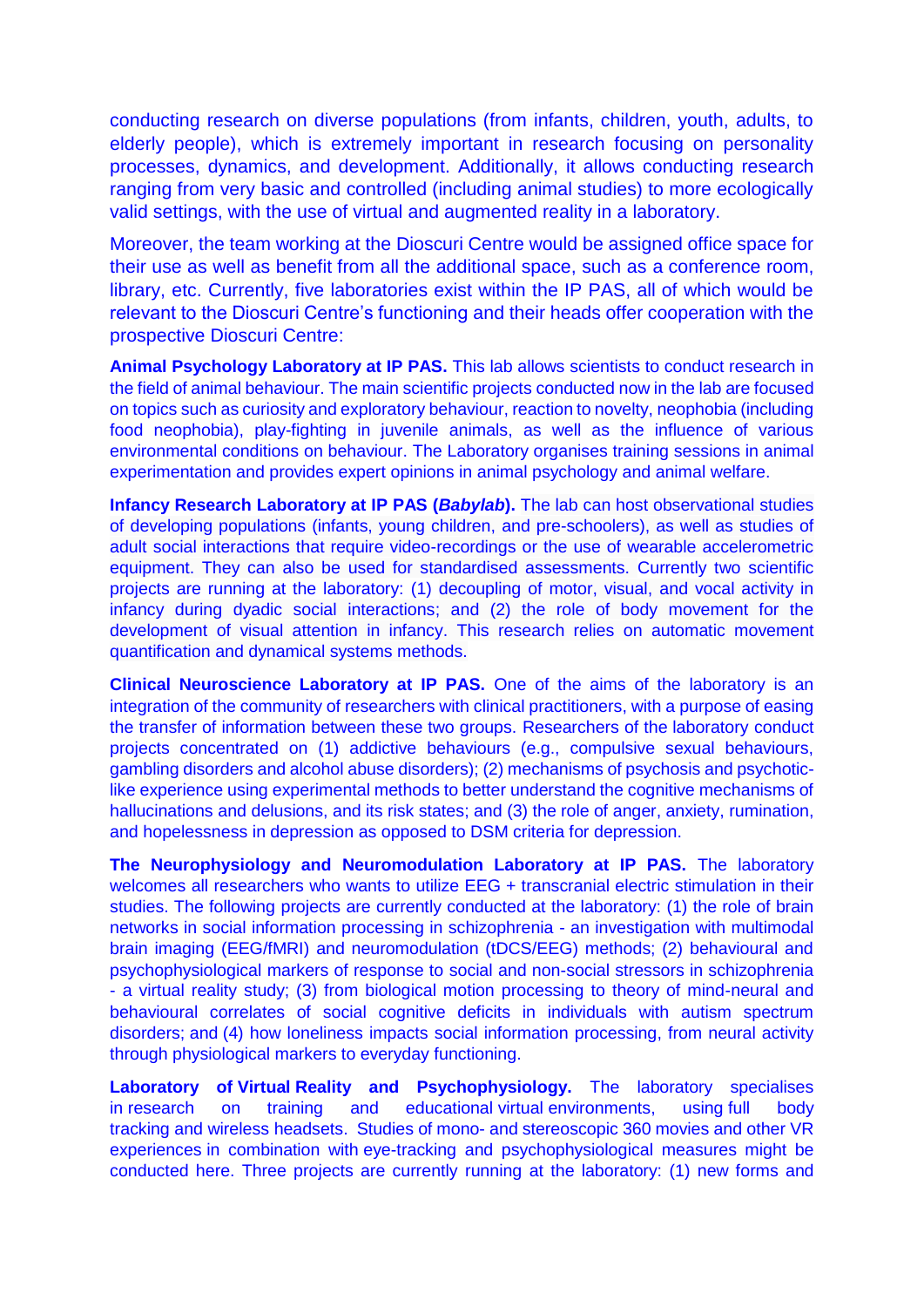technologies of narration (perception of stereoscopic cinematic VR experiences); (2) how multisensory virtual experience impacts environmental behaviour; and (3) impact of cinematic virtual experience on place attachment and civic engagement. Research at this laboratory makes use of virtual reality (VR), eye-tracking, recording of physiological responses (e.g., EDA, EMG, HRV), and brain activity (EEG).

9. List of the available research equipment for the Dioscuri Centre:

All of the below listed equipment will be available for use by the Dioscuri Centre:

**The Animal Psychology Laboratory at IP PAS.** The laboratory has professional standardised equipment for conducting behavioural tests: an open field arena, a board hole, an attentional set shifting chamber, a conditioned place preference chamber, a chamber to test exploratory behaviour, etc. The experimental room is also fitted with HD night vision video cameras, a microphone for ultrasonic vocalisation, and an integrated recording system. The vivarium is equipped in accordance with the current requirements and standards for animal welfare and breeding, and it can accommodate up to 100 laboratory rats. The employees have many years of experience conducting behavioural tests and caring for laboratory animals.

**Infancy Research Laboratory at IP PAS (***Babylab***).** The laboratory includes a carpeted area room (13 $\mathrm{m}^2$ ) for infant and parent interactions and an adjacent control room for monitoring the study and video-recording. The lab is in the process of equipping with 3 remote-controlled HD IP cameras and directional microphones, all recorded digitally and stored on an online server. Other equipment will include two sets of wireless high-end accelerometers with gyroscopes for studying limb and body movement during interactions (Xsense, Enschede, the Netherlands), as well as wearable audio recorders for day-long registration of child and parent speech production at home. Future purchasing plans include a mobile eye-tracking setup for visual attention studies with computer screen presentation of stimuli.

**Clinical Neuroscience Laboratory at IP PAS.** A wide variety of up to date neuroscientific tools are used, such as: EEG and other electrophysiological measures, fMRI, or tDCS.

**The Neurophysiology and Neuromodulation Laboratory at IP PAS.** The laboratory is equiped with an EEG Synamps RT (128 channel) + tdCS Neuroelectrics Starstim (4x8 + 1x 20 sets).

**Laboratory of Virtual Reality and Psychophysiology at IP PAS.** The laboratory has a test stand enabling simultaneous immersion of up to 4 people in a virtual environment and one surveillance workstation to enable preview and control over an experiment. The test stand consists of HTC Vive goggles equipped with 250 Hz SMI eye-trackers, 4 stations with 128 channel EEG Neuroscan (+ EDA, EMG, HR), 2 stations with BIOPAC MP 150 and BIONOMADIX amplifiers (EDA, EKG, EMG, RSP, PPG), precise registration of response times thanks to the Cedrus response box and StimTrackers. For virtual environment studies, we use Vizard Enterprise and Unity Pro.

10.List of the additional benefits (other than listed in call text) that the Institution declares to provide for the Dioscuri Centre (i.e.: additional funds, personal benefits, other) (*up to one page in A4 format*):